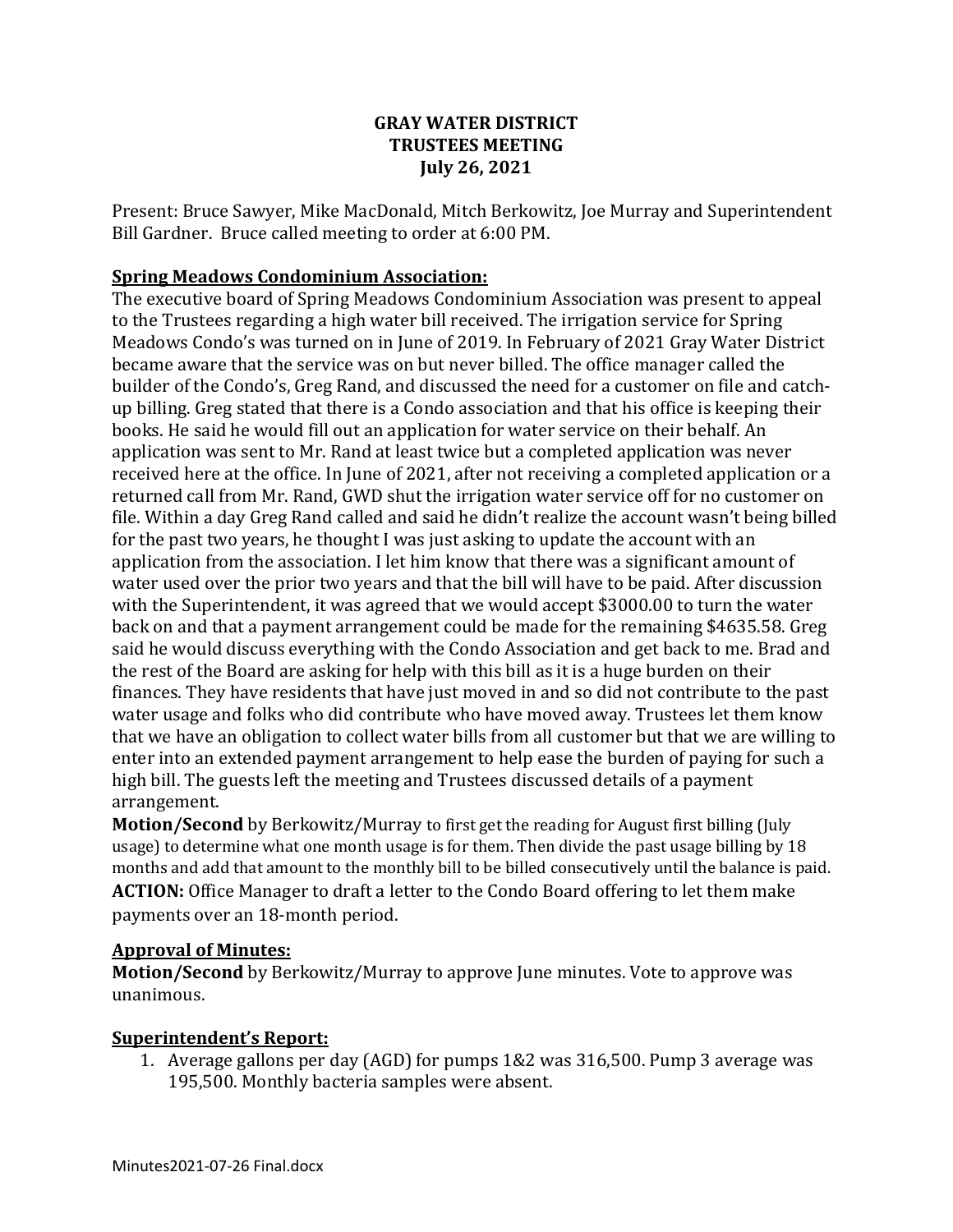- 2. The new SCADA system was installed on June  $7<sup>th</sup>$  at 80 Shaker Rd and the Weeks Hill tank. Once work is complete at the Dry Mills tank the new system will be brought online there as well.
- 3. PFA's: The Maine Drinking Water Program (MDWP) is putting together a pamphlet to help water systems navigate the new rules regarding testing and treatment. Fortunately, our tests have come back fine so far but we should be prepared to deal with any positive tests that may come eventually.
- 4. West Gray Rd main break repair has been completed. It was a costly repair.
- 5. We have two proposals for surveying for the Turnpike crossing. One is significantly less than the other but it will take longer to complete. Trustees and Superintendent decided to go with less expensive bid as we are still working on a funding source for the construction work.

**Motion/Second** by Murray/Berkowitz to proceed with Owen Haskell Inc. proposal.

- 6. The hydrant located outside the Turnpike Authority garage on Route 26A was hit by a drunk driver last week. The break-away worked as designed and there was no water loss. The insurance company of the motorist has already contacted us. We will be repairing the hydrant and sending them the bill.
- 7. We have not yet fixed the leak at the monument because the contractor doing the sidewalk project has left the job for now. We have to wait for them to commence work again so that we can make that repair at the same time as their work in that specific area.

# **OLD BUSINESS:**

#### **Landfill Test Well Results:**

Nothing new to report. **ACTION:** None

#### **NOAA Request for Service:**

Office Manager is working on DUNS number and getting registered on the SAM website so federal funding arrangements can be finalized. **ACTION:** None

#### **Dry Mills Standpipe:**

Superintendent Gardner reported about the work that has been done at the Dry Mills tank. Sandblasting was completed by Central Maine Industrial Painting (CMIP) after which welding repairs were made by Phoenix Welding. Then CMIP did the epoxy coating which cured for 7 days. We then filled the tank and added chlorine and let it sit for a couple days. A physical gauge and sample port were installed. A bubbler line was installed to hinder ice formation and help prevent ice damage to the inside of the tank. A lot of time was spent working on installing our electronic valve from Cla-Val, new piping and gate valve to the 10" line. Scada is all hooked up and pressure switch will be calibrated tomorrow. Our new Operator John has put in a lot of time and effort and done an excellent job putting all this together. We are expecting the entire project cost to come in just under \$100,000. **ACTION:** None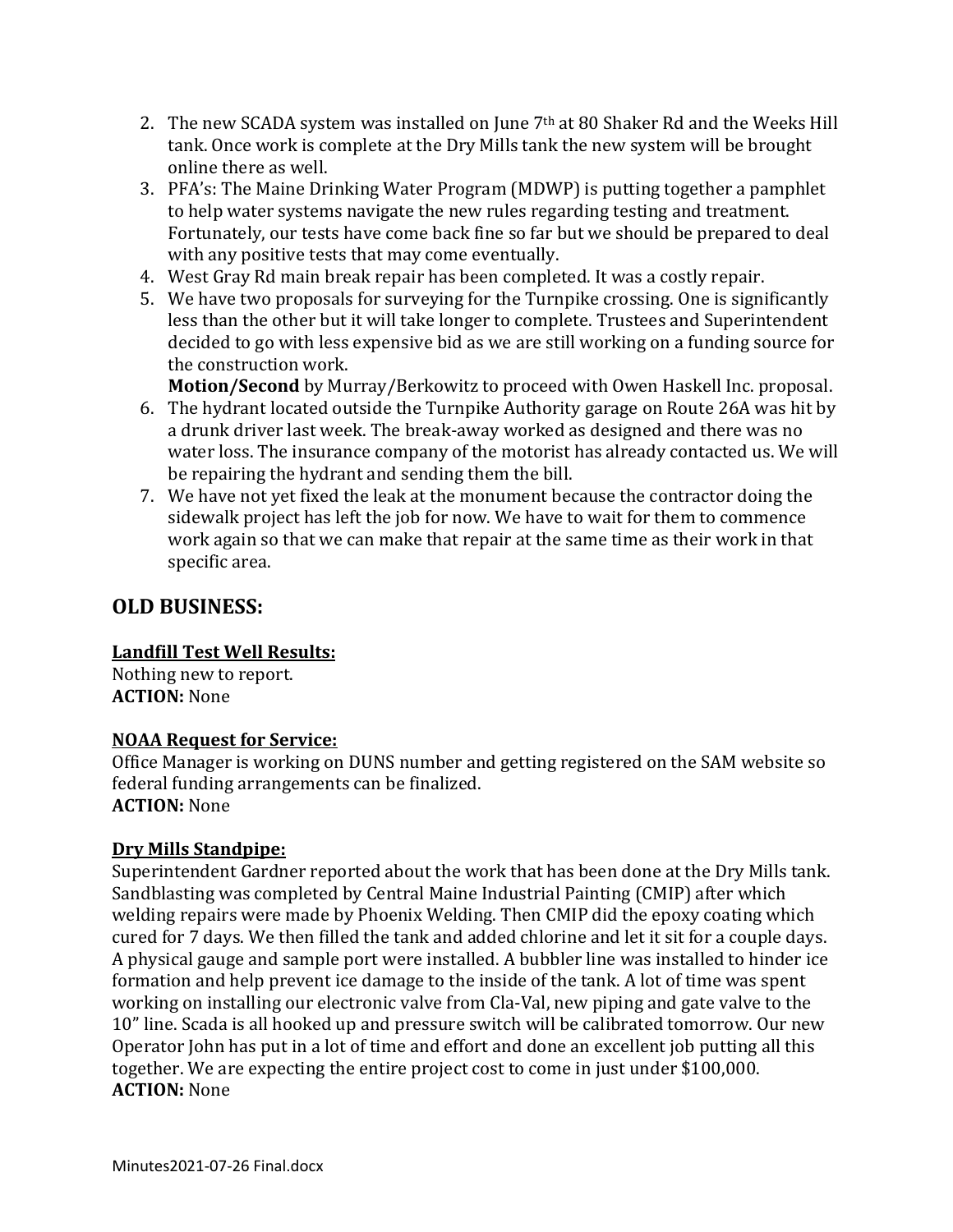### **Bypass Solar Farm:**

The project is underway. We have found one test well in the area but it is not in the way of the project.

**ACTION:** Remove from agenda.

### **MDOT Highway Preservation Paving Project Rt 115 Gray**

Allstate Construction is working on project. They changed their plan which caused us to have to go back and remark. It was not easy to locate where they wanted to dig due to lack of records.

**ACTION:** None.

## **Stillwater Pines Subdivision (Woodcock Dr):**

The tap & sleeve, C909 composite pipe, and chlorine tap were installed on 6/24. We are now on standby until the rest of the project is approved. **ACTION:** None

### **Terms & Conditions: update document:**

Trustees and Superintendent reviewed the draft document and made changes. **ACTION:** Office Manager to incorporate changes to create final document with Kate Yeattes of MRWA.

#### **SCADA:**

The new SCADA system is up and running and working perfectly. **ACTION:** None

#### **TIF-Town Project Discussions:**

Nothing new to report. **ACTION:** None.

## **Other projects that may be "shovel worthy" and can be coordinated with the Town and their financing under future fed/state "Cares Act", A.R.P. Grant**:

We were not successful in our bid for Federal funding through Senator Kings office. **ACTION:** Office Manager to consolidate these items on the next agenda into one item called 'Federal Projects and Funding'.

## **Town Council Workshop w/ MDOT & GWD Re: 2021 Projects:**

Nothing new to report.